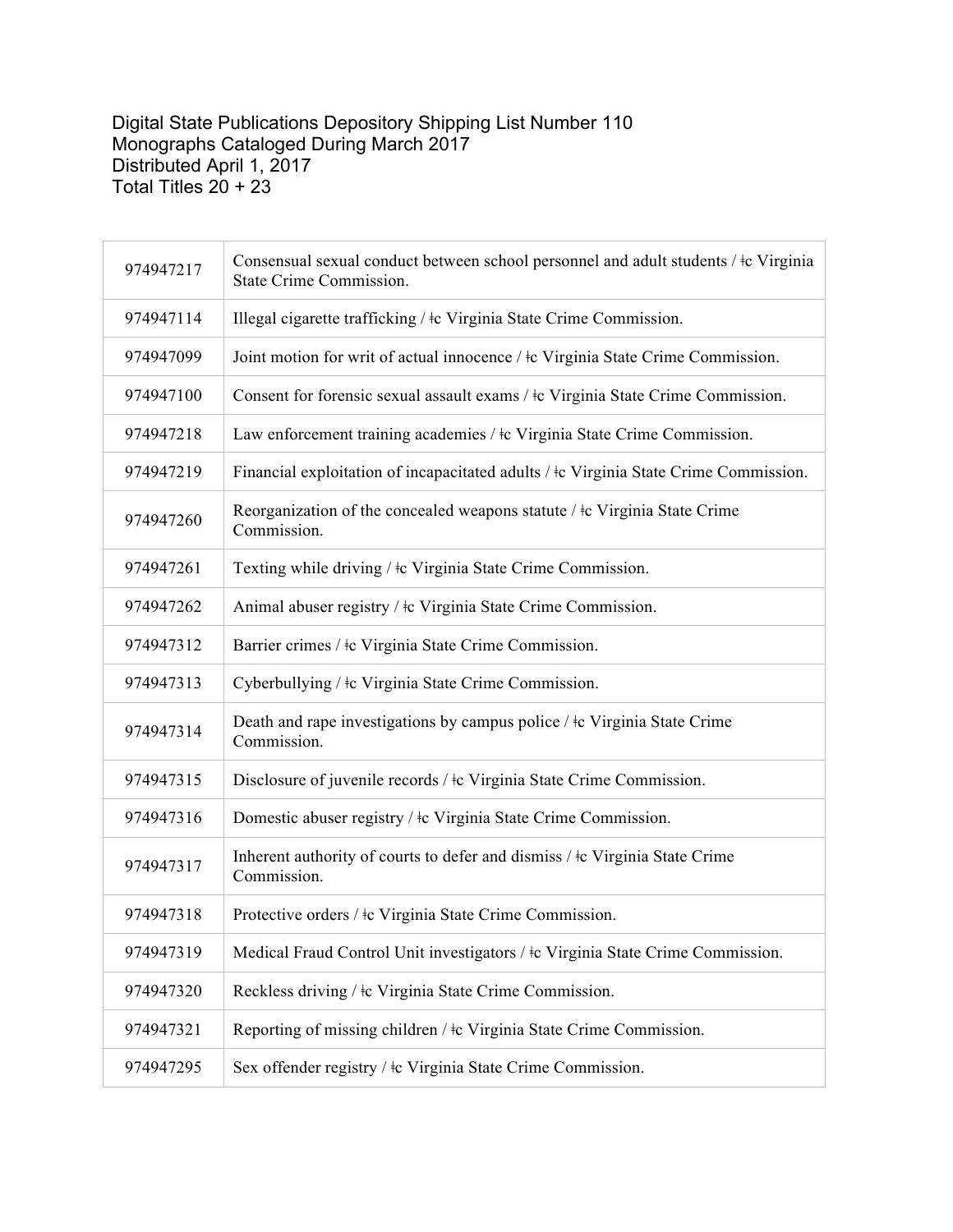| 980316210 | Equine evacuation sites during emergencies / $\pm c$ Watson Lawrence, Senior Extension<br>Agent, Chesapeake.                                                                                                                                                                  |
|-----------|-------------------------------------------------------------------------------------------------------------------------------------------------------------------------------------------------------------------------------------------------------------------------------|
| 980316457 | Are low-fat or fat-free products problem-free? / ‡c Young Ju, Associate Professor,<br>Human Nutrition, Foods, and Exercise, Virginia Tech.                                                                                                                                    |
| 980316458 | Communicating climate change to agricultural audiences / $\pm c$ Zachary M. Easton,<br>Associate Professor and Extension Specialist, Biological Systems Engineering,<br>Virginia Tech, Joshua W. Faulkner, Farming and Climate Change Program<br>Coordinator, Center for Sust |
| 980316620 | Cost of regulations on baitfish/sportfish farms : #b what will it be for trout? / Carole<br>R. Engle and Jonathan van Senten, United States Trout Farmers Association, Fall<br>Meeting and Penn Aqua, September 8, 2016.                                                      |
| 980316627 | Juniper tip blights / ‡c Mary Ann Hansen, Extension Plant Pathologist, Plant<br>Pathplogy, Physiology, and Weed Science, Virginia Tech.                                                                                                                                       |
| 980316628 | Kaiser Permanente : #b Commonwealth of Virginia (HMO SIG) / #c Virginia<br>Department of Human Resource Management.                                                                                                                                                           |
| 980316629 | Commonwealth of Virginia : #b High Deductible Health Plan (HDHP) / #c Virginia<br>Department of Human Resource Management.                                                                                                                                                    |
| 980316630 | Fertilización del césped en Virginia / ‡c J. M. Goatley [and others].                                                                                                                                                                                                         |
| 980316631 | Hemlock woody adelgid / $\pm$ c by Scott Salmon and Eric R. Day.                                                                                                                                                                                                              |
| 980316632 | Insecticide and acaricide research on vegetables in Virginia - 2016 / ‡c Thomas P.<br>Kuhar [and others].                                                                                                                                                                     |
| 978295769 | Indicators of lead in well water / $\pm c$ Virginia Cooperative Extension Service.                                                                                                                                                                                            |
| 980316633 | Compilation of 4-H curriculum and resources : #b teen leadership and development /<br>#c Tonya T. Price, Ph.D., Assistant Professor and Extension Specialist, 4-H.                                                                                                            |
| 980316634 | Farm financial risk management series part I : #b overview of financial systems for<br>new and beginning farmers / $\pm c$ Kim Morgan [and others].                                                                                                                           |
| 980316635 | \$188,275,000 Commonwealth of Virginia : #b \$71,200,000 general obligation bonds,<br>series 2016A : \$117,075,000 general obligation bonds, series 2016B.                                                                                                                    |
| 980316636 | \$52,025,000 Virginia Public School Authority school educational technology notes :<br>#b series XII / $\pm$ c Virginia Public School Authority.                                                                                                                              |
| 980316648 | Report of the Virginia Veteran and Family Support (VVFS) Program Working<br>Group : #b to the Joint Legislative Audit and Review Commission / $\pm c$ Virginia<br>Department of Veterans Services.                                                                            |